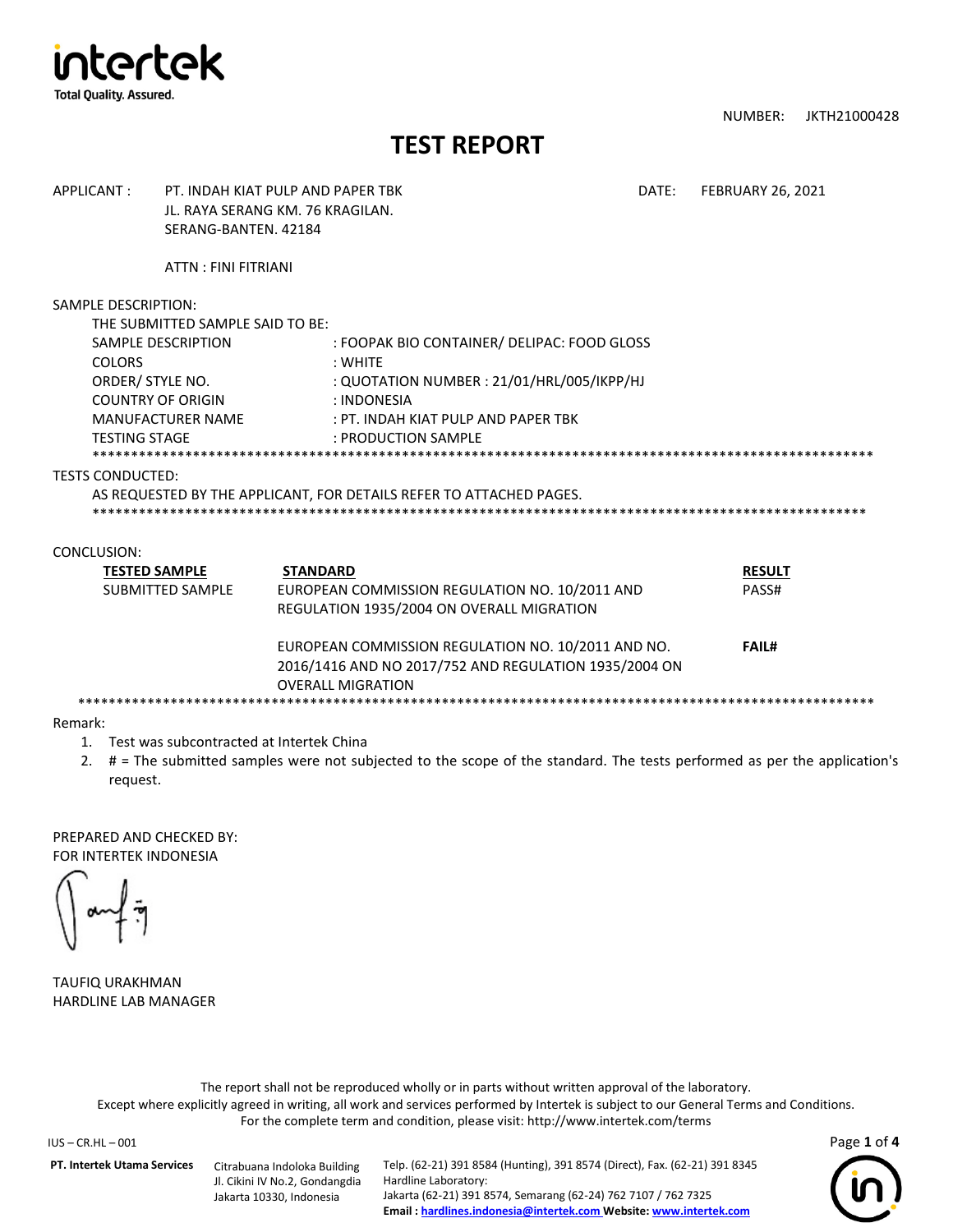

### Tests Conducted:

## 1 Overall Migration Test on Modified Polyphenylene Oxide (MPPO)

With reference to Commission Regulation (EU) No. 10/2011 and EN 1186- 13:2002. Test condition :

| mnanant<br>'esteo | ∶nnn<br>ılant<br>$\cdots$ | ™er.<br>nnun | "Temperature(°C |
|-------------------|---------------------------|--------------|-----------------|
| <b>A</b><br>. .   | <b>MPPC</b>               | ບ.ບ          | ∸<br>ٮ          |

|             | <b>Result</b> | <b>Units</b>       |      | Limits |
|-------------|---------------|--------------------|------|--------|
| Test Item   |               |                    | D.L. |        |
| <b>MPPO</b> |               | mg/dm <sup>2</sup> |      |        |

Remarks:

D.L. = Detection Limit

As per client's request, the above condition and food simulant were used for the test.

The limit was quoted from Commission Regulation (EU) No. 10/2011 for reference only .

Tested Component(s): See component list in the last section of this report

#### 2 Overall Migration Test

As per Commission Regulation (EU) No. 10/2011 and its amendments. Test condition :

| <b>Test Item</b>  |                      | <b>Units</b>     | D.L. | Limit      |     |           |  |
|-------------------|----------------------|------------------|------|------------|-----|-----------|--|
|                   | Result               |                  |      |            |     |           |  |
|                   |                      | 95%(v/v) Ethanol |      |            |     | 60        |  |
| $\left( 1\right)$ | 3% (w/v) Acetic acid |                  |      |            | 100 |           |  |
|                   | $10\%$ (v/v) Ethanol |                  |      |            | 100 |           |  |
| Tested component  | Food simulant        |                  |      | Time(hour) |     | Temperatı |  |
| Test condition .  |                      |                  |      |            |     |           |  |

**1**

10% (v/v) Ethanol | 9 | mg/dm<sup>2</sup> | 1 | 10 3% (w/v) Acetic acid **360\*** mg/dm² 1 10  $95\%$  (v/v) Ethanol | ND | mg/dm<sup>2</sup> | 1 | 10

Remarks:

- D.L. = Detection Limit
- **\* = Failed Item**
- ND = Not detected

As per client's request, the above condition and food simulant were used for the test. Ratio of food contact surface area to volume of component (1) used to establish the compliance of material or article = 1 dm<sup>2</sup> : 100 mL.

Time(hour) Temperature(°C)

Tested Component(s): See component list in the last section of this report

The report shall not be reproduced wholly or in parts without written approval of the laboratory. Except where explicitly agreed in writing, all work and services performed by Intertek is subject to our General Terms and Conditions. For the complete term and condition, please visit: http://www.intertek.com/terms

| IUS – CR.HL – 001                  |                                                                                            |                                                                                                                                                                                                                                           | Page 2 of 4    |
|------------------------------------|--------------------------------------------------------------------------------------------|-------------------------------------------------------------------------------------------------------------------------------------------------------------------------------------------------------------------------------------------|----------------|
| <b>PT. Intertek Utama Services</b> | Citrabuana Indoloka Building<br>Jl. Cikini IV No.2, Gondangdia<br>Jakarta 10330. Indonesia | Telp. (62-21) 391 8584 (Hunting), 391 8574 (Direct), Fax. (62-21) 391 8345<br>Hardline Laboratory:<br>Jakarta (62-21) 391 8574, Semarang (62-24) 762 7107 / 762 7325<br>Email: hardlines.indonesia@intertek.com Website: www.intertek.com | $\binom{1}{1}$ |

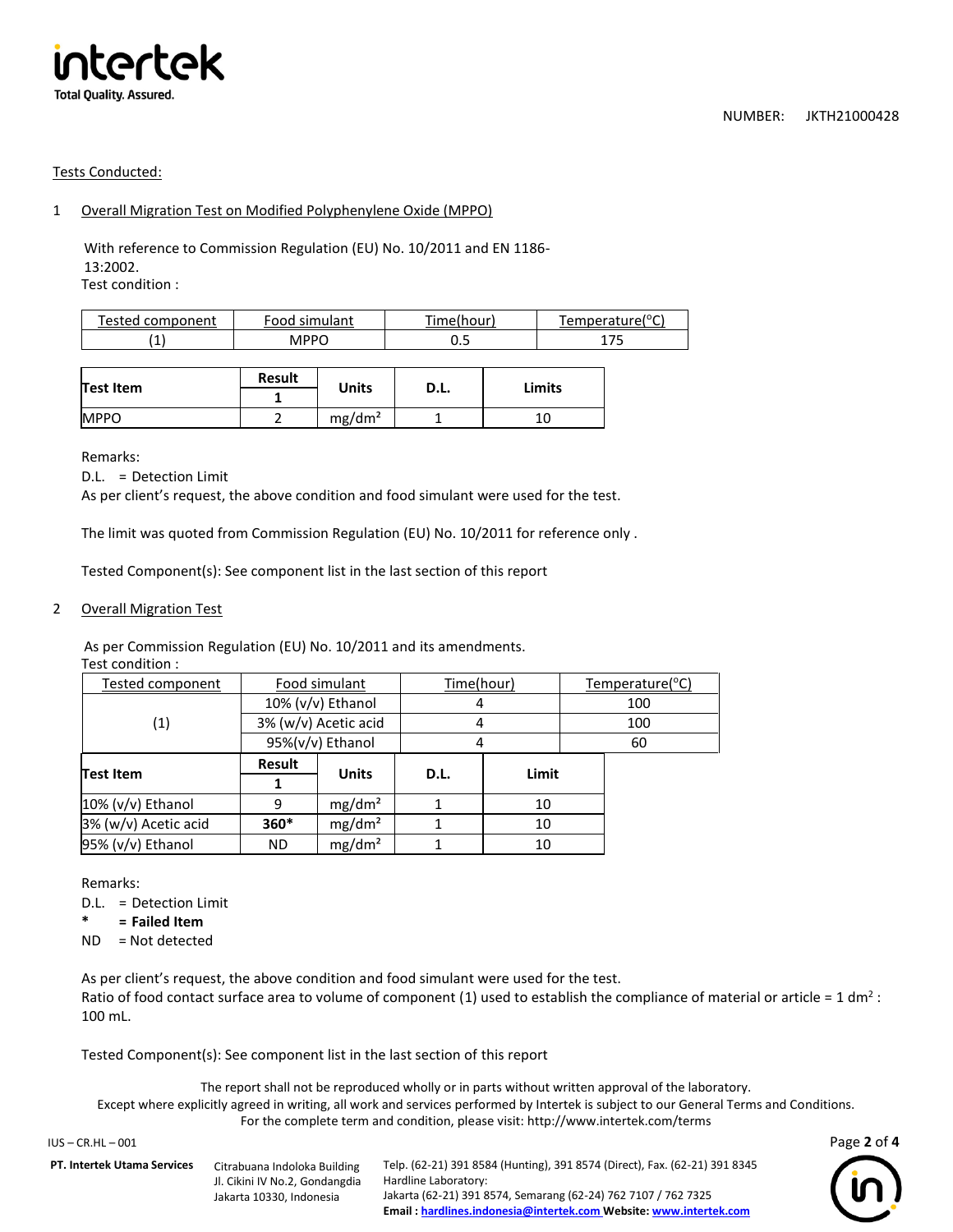

NUMBER: JKTH21000428

#### **Component List**

| No.               | <b>Test Component Description(s)</b> |                                         |
|-------------------|--------------------------------------|-----------------------------------------|
| $\left( 1\right)$ | Dull white paper.                    |                                         |
|                   | Date Sample Received                 | : February 8, 2021                      |
|                   | <b>Testing Period</b>                | : February 8, 2021 to February 26, 2021 |

END OF REPORT

*This report is made solely on the basis of your instructions and/or information and materials supplied by you. It is not intended to be a recommendation for any particular course of action. Intertek does not accept a duty of care or any other responsibility to any person other than the Client in respect of this report and only accepts liability to the Client insofar as is expressly contained in the terms and conditions governing Intertek's provision of services to you. Intertek makes no warranties or representations either express or implied*  with respect to this report save as provided for in those terms and conditions. We have aimed to conduct the Review on a diligent and *careful basis and we do not accept any liability to you for any loss arising out of or in connection with this report, in contract, tort, by statute or otherwise, except in the event of our gross negligence or wilful misconduct.*

*WS/DN/RT/IS/AD*

The report shall not be reproduced wholly or in parts without written approval of the laboratory. Except where explicitly agreed in writing, all work and services performed by Intertek is subject to our General Terms and Conditions. For the complete term and condition, please visit: http://www.intertek.com/terms

IUS – CR.HL – 001 Page **3** of **4**

**PT. Intertek Utama Services** Citrabuana Indoloka Building

Jl. Cikini IV No.2, Gondangdia Jakarta 10330, Indonesia

Telp. (62-21) 391 8584 (Hunting), 391 8574 (Direct), Fax. (62-21) 391 8345 Hardline Laboratory: Jakarta (62-21) 391 8574, Semarang (62-24) 762 7107 / 762 7325 **Email [: hardlines.indonesia@intertek.com](mailto:hlcoordinator.indonesia@intertek.com) Website[: www.intertek.com](http://www.intertek.com/)**